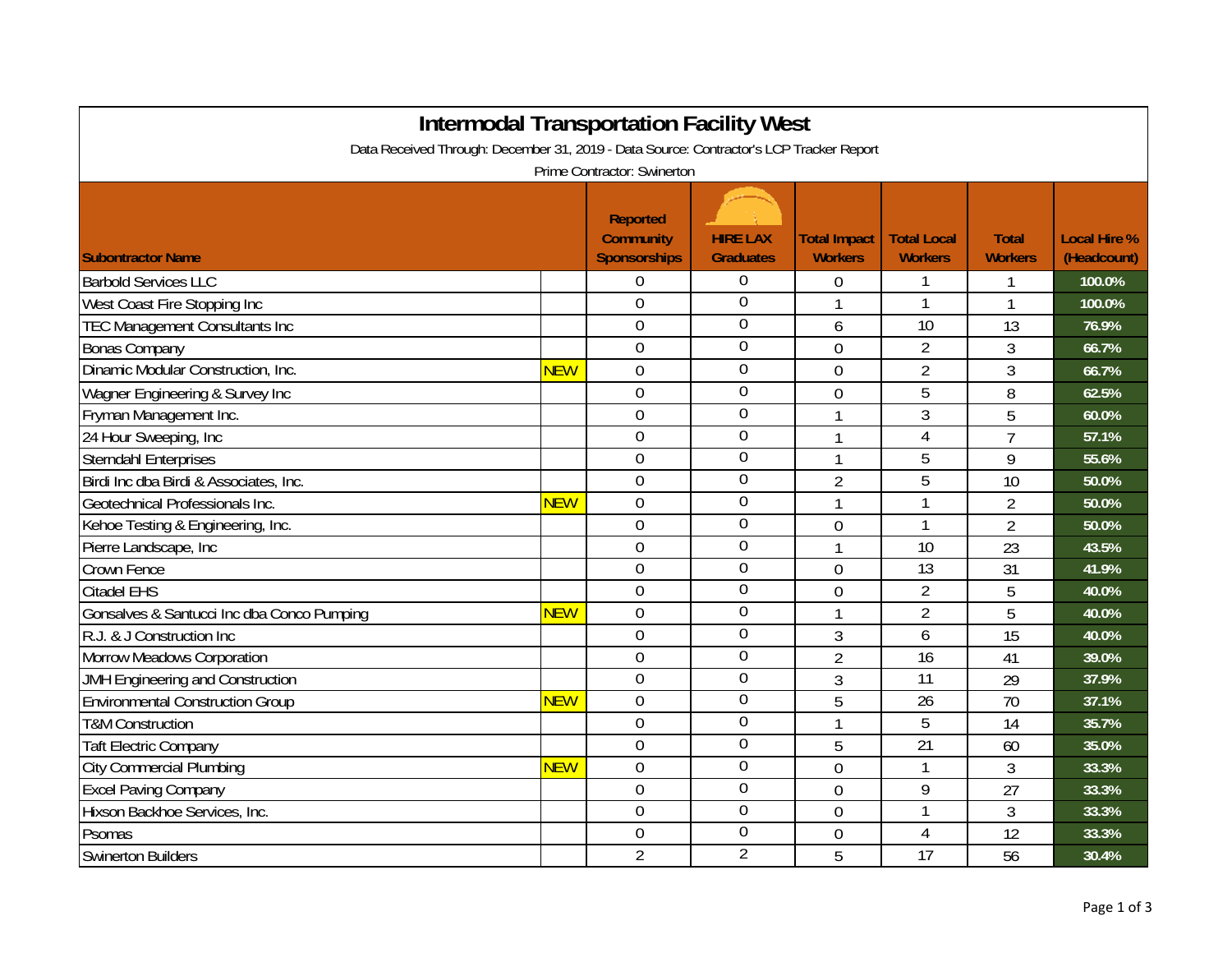| <b>Intermodal Transportation Facility West</b>                                                                         |            |                                                     |                                     |                                       |                                      |                                |                                    |  |  |
|------------------------------------------------------------------------------------------------------------------------|------------|-----------------------------------------------------|-------------------------------------|---------------------------------------|--------------------------------------|--------------------------------|------------------------------------|--|--|
| Data Received Through: December 31, 2019 - Data Source: Contractor's LCP Tracker Report<br>Prime Contractor: Swinerton |            |                                                     |                                     |                                       |                                      |                                |                                    |  |  |
| <b>Subontractor Name</b>                                                                                               |            | <b>Reported</b><br><b>Community</b><br>Sponsorships | <b>HIRE LAX</b><br><b>Graduates</b> | <b>Total Impact</b><br><b>Workers</b> | <b>Total Local</b><br><b>Workers</b> | <b>Total</b><br><b>Workers</b> | <b>Local Hire %</b><br>(Headcount) |  |  |
| Southern California Grading Inc                                                                                        |            | 0                                                   | 0                                   | 1                                     |                                      | 24                             | 29.2%                              |  |  |
| Sign Industries, Inc.                                                                                                  |            | $\mathbf 0$                                         | $\boldsymbol{0}$                    | $\overline{0}$                        | $\overline{2}$                       | $\overline{7}$                 | 28.6%                              |  |  |
| The JV Land Clearing                                                                                                   |            | $\mathbf 0$                                         | $\overline{0}$                      | $\overline{0}$                        | $\mathfrak{Z}$                       | 13                             | 23.1%                              |  |  |
| Connor Concrete Cutting and Coring                                                                                     |            | $\mathbf 0$                                         | $\overline{0}$                      | 1                                     | $\overline{2}$                       | 9                              | 22.2%                              |  |  |
| All American Asphalt                                                                                                   |            | $\overline{0}$                                      | $\overline{0}$                      | 1                                     | $\overline{4}$                       | 19                             | 21.1%                              |  |  |
| <b>Bali Construction</b>                                                                                               |            | $\mathbf 0$                                         | $\mathbf 0$                         | $\overline{0}$                        | 6                                    | 29                             | 20.7%                              |  |  |
| Murray Company                                                                                                         |            | $\mathbf 0$                                         | $\boldsymbol{0}$                    | $\mathbf{1}$                          | 15                                   | 73                             | 20.5%                              |  |  |
| Mike Zarp, Inc.                                                                                                        |            | $\overline{0}$                                      | $\overline{0}$                      | $\mathbf{1}$                          | $\overline{2}$                       | 10                             | 20.0%                              |  |  |
| Traffic Management, Inc.                                                                                               |            | $\overline{0}$                                      | $\boldsymbol{0}$                    | $\overline{0}$                        | $\overline{4}$                       | 21                             | 19.0%                              |  |  |
| Pacific Steel Group                                                                                                    |            | $\mathbf 0$                                         | $\mathbf 0$                         | $\mathbf{1}$                          | 8                                    | 44                             | 18.2%                              |  |  |
| Moran Consulting Corporation                                                                                           |            | $\overline{0}$                                      | $\boldsymbol{0}$                    | $\overline{0}$                        | 1                                    | 6                              | 16.7%                              |  |  |
| Marne Construction, Inc.                                                                                               |            | $\overline{0}$                                      | $\boldsymbol{0}$                    | $\overline{0}$                        | 10                                   | 78                             | 12.8%                              |  |  |
| C Below Inc                                                                                                            |            | $\overline{0}$                                      | $\overline{0}$                      | 1                                     | 1                                    | 27                             | 3.7%                               |  |  |
| 2R Drilling, Inc.                                                                                                      |            | $\mathbf 0$                                         | $\boldsymbol{0}$                    | $\overline{0}$                        | $\mathbf 0$                          | $\overline{2}$                 | 0.0%                               |  |  |
| Accurate Line Locating, Inc.                                                                                           |            | $\mathbf 0$                                         | $\overline{0}$                      | $\overline{0}$                        | $\mathbf 0$                          | $\overline{2}$                 | 0.0%                               |  |  |
| Cardno, Inc.                                                                                                           |            | $\mathbf 0$                                         | $\overline{0}$                      | 0                                     | $\mathbf 0$                          | 1                              | 0.0%                               |  |  |
| <b>Century Sweeping</b>                                                                                                |            | $\mathbf 0$                                         | $\overline{0}$                      | $\overline{0}$                        | $\mathbf 0$                          | 1                              | 0.0%                               |  |  |
| Connor Concrete Cutting & Coring                                                                                       |            | $\mathbf 0$                                         | $\overline{0}$                      | $\mathbf 0$                           | $\mathbf 0$                          | 1                              | 0.0%                               |  |  |
| <b>Koppl Pipeline Services</b>                                                                                         |            | $\mathbf 0$                                         | $\mathbf 0$                         | $\overline{0}$                        | $\mathbf 0$                          | $\overline{2}$                 | 0.0%                               |  |  |
| Lonestar West Services LLC                                                                                             |            | $\overline{0}$                                      | $\boldsymbol{0}$                    | $\mathbf 0$                           | $\overline{0}$                       | $\overline{2}$                 | 0.0%                               |  |  |
| Martin Bros./Marcowall, Inc.                                                                                           |            | $\overline{0}$                                      | $\overline{0}$                      | $\overline{0}$                        | $\overline{0}$                       | 1                              | 0.0%                               |  |  |
| Matt Chlor Inc                                                                                                         |            | $\overline{0}$                                      | $\boldsymbol{0}$                    | $\overline{0}$                        | $\overline{0}$                       | 3                              | 0.0%                               |  |  |
| <b>Maxim Crane Works</b>                                                                                               | <b>NEW</b> | $\mathbf 0$                                         | $\overline{0}$                      | $\overline{0}$                        | $\overline{0}$                       | $\overline{4}$                 | 0.0%                               |  |  |
| Miller Equipment Co                                                                                                    |            | $\overline{0}$                                      | $\overline{0}$                      | $\overline{0}$                        | $\overline{0}$                       | 1                              | 0.0%                               |  |  |
| Moran Manhole Builders Inc.                                                                                            |            | $\mathbf 0$                                         | $\overline{0}$                      | $\overline{0}$                        | $\mathbf 0$                          | 1                              | 0.0%                               |  |  |
| N.M.N. Construction, Inc.                                                                                              |            | $\mathbf 0$                                         | $\overline{0}$                      | $\overline{0}$                        | $\overline{0}$                       | 3                              | 0.0%                               |  |  |
| Nor Cal Pipeline                                                                                                       |            | $\mathbf 0$                                         | $\boldsymbol{0}$                    | $\overline{0}$                        | $\mathbf 0$                          | 1                              | 0.0%                               |  |  |
| P & E Insulation Inc                                                                                                   |            | $\mathbf 0$                                         | $\overline{0}$                      | $\overline{0}$                        | $\overline{0}$                       | 1                              | 0.0%                               |  |  |